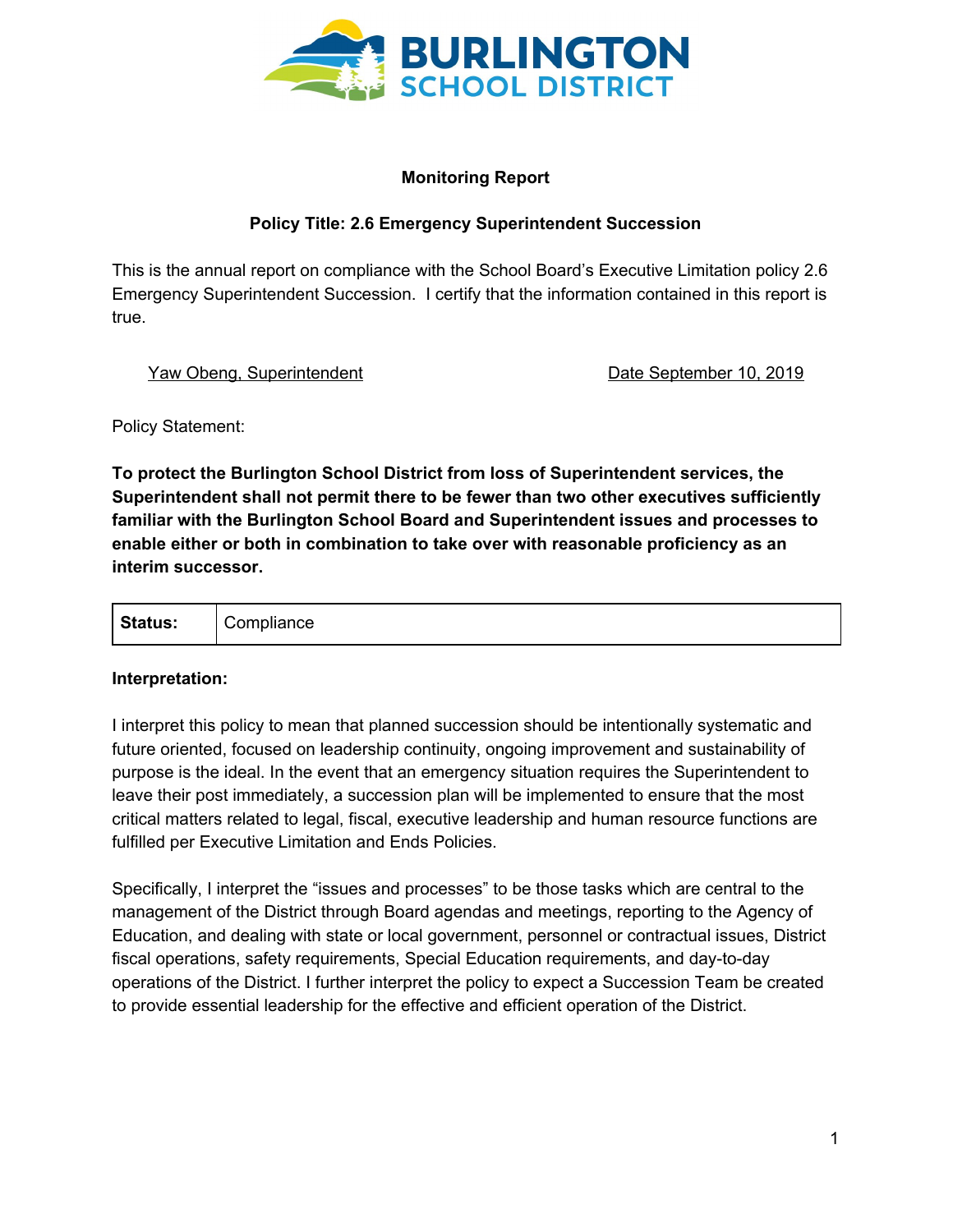

#### **Evidence:**

#### **Succession Team Members:**

- Bonnie Johnson-Aten, District Lead Principal
- Stephanie Phillips, Executive Director of Curriculum
- Nathan Lavery, Executive Director of Finance
- Susan "Ze" Anderson-Brown, Director of Human Resources
- Bonnie Ryder, Executive Assistant to Superintendent

In the event of Superintendent absence, Bonnie Johnson-Aten is designated as acting Superintendent. She holds a Superintendent License and understands District operations from the school level to the Central Office operations.

Stephanie Phillips is the alternate acting Superintendent. She also holds a Superintendent license and has experience as a school administrator in Burlington.

## Resource Support:

- Miriam Ehtesham-Cating, Director of English Learning Programs
- Laura Nugent, Director of Student Support Services
- Christy Gallese, Director of Expanded Learning
- Marty Spaulding, Director of Property Services
- Doug Davis, Director of Food Services
- Russ Elek, Communications Specialist

The following Leadership Teams are in place to support the issues and processes the District encounters. The Succession and Resource Teams will utilize the following groups in the event of Superintendent Succession.

1.) Executive Council (Meets Weekly)

Senior management team, along with the Superintendent, consists of the Executive Director of Curriculum, District Lead Principal, Executive Director of Finance, Director of Human Resources, Director of Student Support Services, Director of English Learning Programs, and the Executive Assistant to the Superintendent. Additionally, each meeting has a Principal representative, a responsibility which is rotated amongst Principals in the District.

The Executive Council advises, evaluates and coordinates district-wide initiatives, including: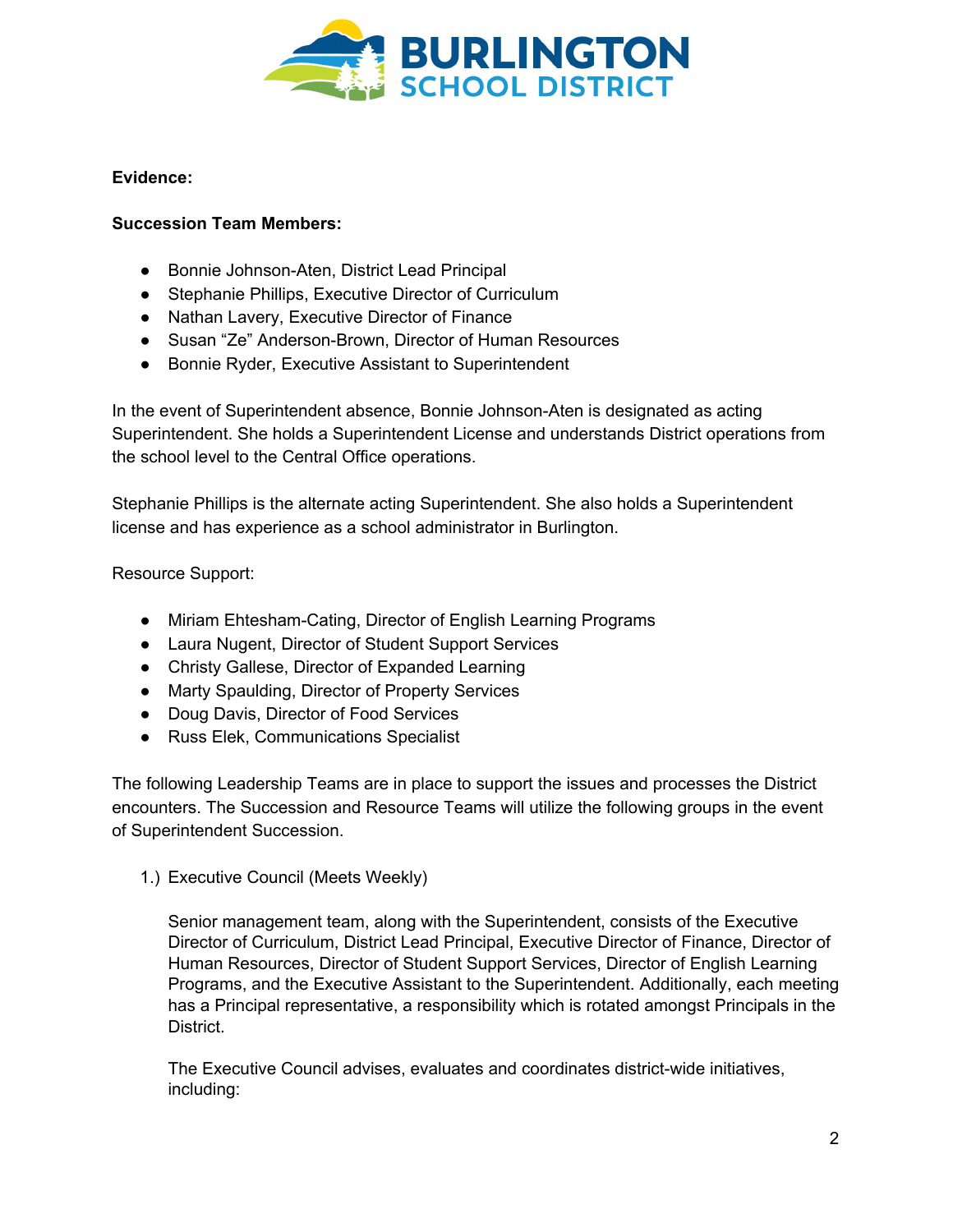

- Lead district budgeting process.
- Monitor key strategic plan targets.
- Provide feedback and direction to directors on major district initiatives.
- Take corrective actions related to operations.
- Ensure district staffing alignment.
- Plan for School Board focused learning.
- 2. ) Systems Leaders (Meets Monthly)

District-wide team of leaders, along with the Superintendent, consists of the Executive Director of Curriculum, District Lead Principal, Executive Director of Finance, Director of Human Resources, Director of Student Support Services, Director of English Language Programs, Executive Assistant to the Superintendent, Assistant to the Director of Curriculum & K-8 Registration Coordinator, Communications Specialist, Grants Director, Director of Equity and Safe Inclusive Schools, Early Education Director, Director of Expanded Learning, Food Services Director, Director of Property Services, Director of ONTOP/Horizons, Director of the Burlington Technical Center, as well as Principals and Assistant Principals at every school.

The responsibilities of Systems Leaders includes:

- Operational News & Updates
- Advise, update district-wide operational changes.
- Monitor key strategic plan targets.
- Plans with multi-year approach
- Ensure systems alignment

The Superintendent Succession Team will meet the following Expectations:

- 1. Understand the policies and procedures of the Burlington School District, including each Collective Bargaining Agreement.
- 2. Work collaboratively to design, implement, and evaluate strategies to meet the Ends Policies of the District based on the BSD Strategic Plan.
- 3. Have a working knowledge of the Vermont Agency Education structure, processes, and Requirements..
- 4. Currently District Lead Principal Bonnie Johnson-Aten and Executive Director of Curriculum Stephanie Phillips hold a Superintendent license.
- 5. The Executive Assistant to the Superintendent, Bonnie Ryder, prepares all School Board materials and assumes the point position for Superintendent and Board communications. Moreover, Bonnie maintains open communication channels with regional organizations, the AOE, VSBA, VSA and local government officials.
- 6. Back Up Support for Superintendent's Office: The Communications Specialist, Russ Elek, has been oriented to the process of preparing Board materials in the event that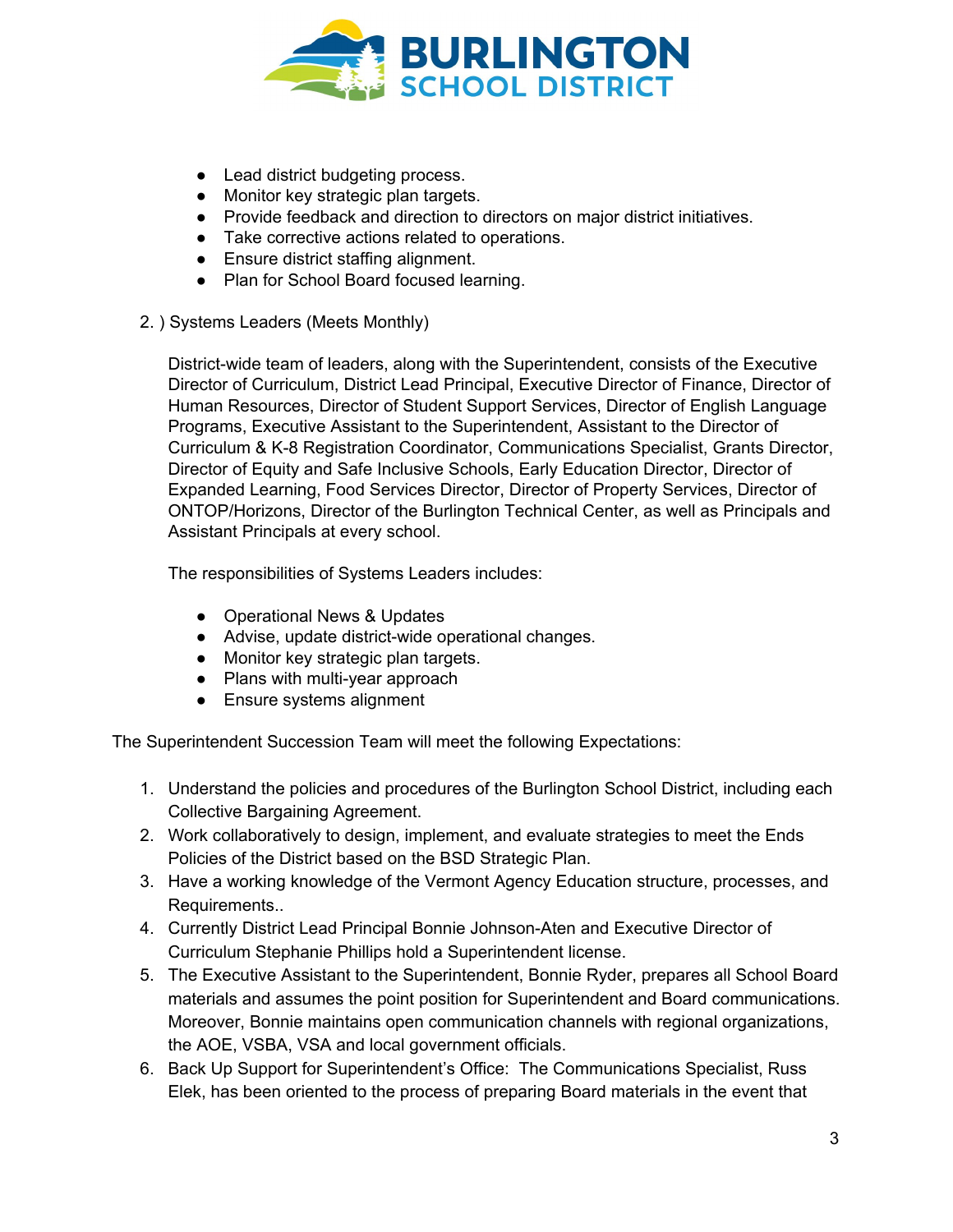

Bonnie Ryder is absent. Russ Elek will act as a resource in communications internally and externally.

## **Emergency Succession Plan**

The Superintendent Succession Team will:

- 1. Notify the Chairs of the Burlington School Board should the Superintendent need to take an emergency leave and/or has already done so.
- 2. Immediately and weekly thereafter, the Succession Team will meet to set priorities, clarify roles and responsibilities and monitor organizational outcomes.
- 3. In consultation with the Chair of the Board, set a time and date for a special Board meeting to review the interim plan and make adjustments where necessary.
- 4. Notify Jeffrey Francis, Executive Director of the Vermont Superintendents Association (VSA).
- 5. Coordinate and implement a plan to notify all staff and parents of the Succession Plan.
- 6. Work directly with the School Board Chair to continue supporting the Board's work. If possible, will communicate with the Superintendent during their absence.
- 7. One of the licensed team members will initiate ongoing communication with the Chair/Board.
- 8. With the Board, review and adjust the annual Board calendar as needed. The Board will prioritize their annual work plan and adjust requirements for annual reporting as needed.
- 9. Assist the Board in the process of employing an interim or permanent Superintendent if needed.
- 10. Meet weekly to discuss and set priorities for District work based on the Strategic Plan.
- 11. Bonnie Johnson-Aten will assume primary support/supervision responsibilities for each Principal.
- 12. Act as point of contact for all matters that typically involve the Superintendent. Delegation of responsibilities will be decided at weekly team meetings based on expertise and availability.
- 13. In collaboration with other District leaders, monitor policy compliance during the Superintendent's absence.

The following Board monitoring reports will be designated as follows:

## **Nathan Lavery, Executive Director of Finance:**

- 2.3 Financial Condition and Activities
- 2.4 Financial Planning and Budgeting
- 2.5 Asset Protection
- 2.7 Compensation and Benefits